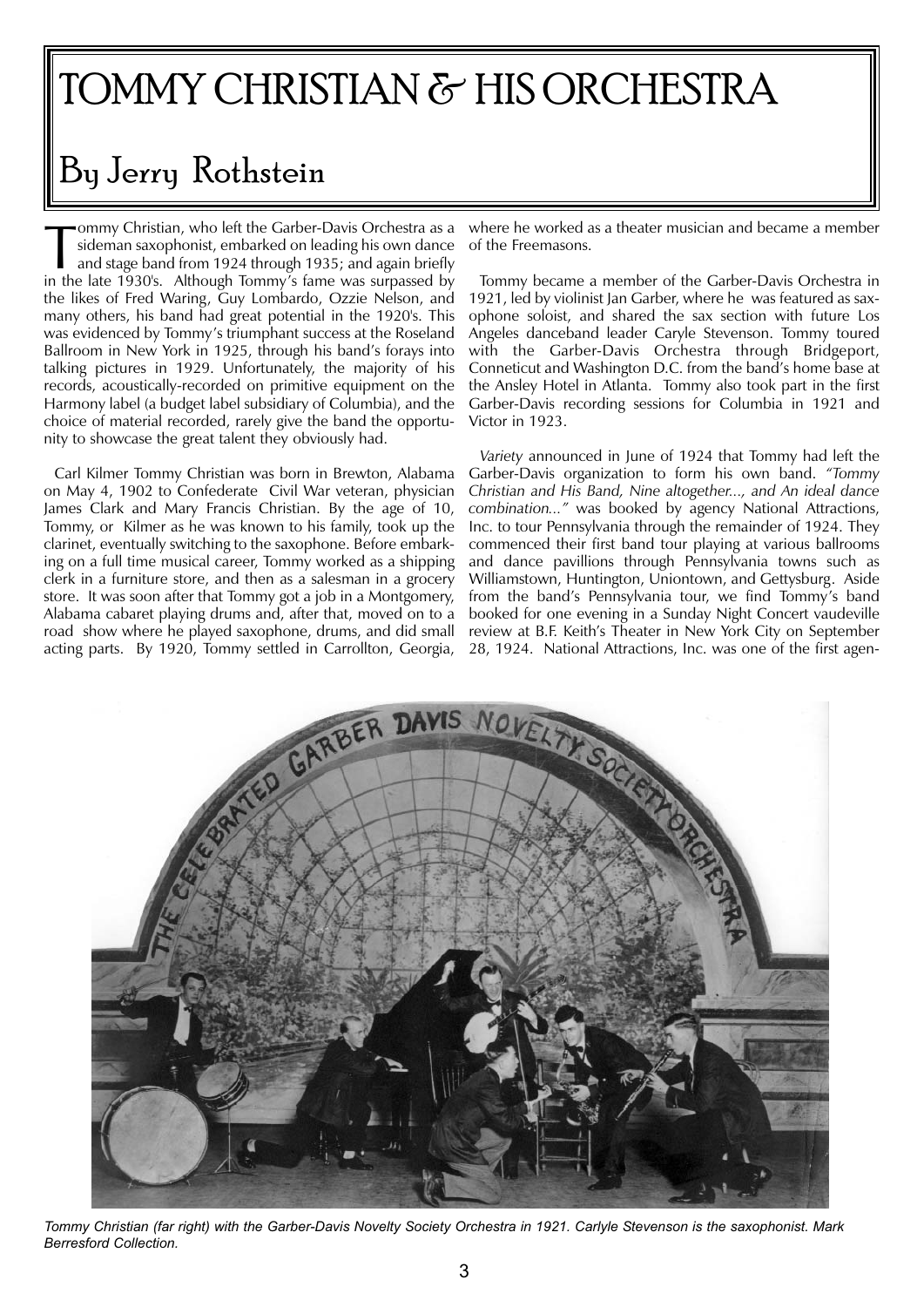

cies to book dance orchestras into orderly, specific regions, that eliminated a previously haphazard booking system.

Tommy's band was booked for another tour, primarily in the middle-west states, by National Attractions, Inc. through October of 1925, mainly in Gettysburg, playing such venues as Natural Springs Park, a Portsmouth Society Dance in Portsmouth, Ohio, and a dance at Clermont Hall in Kingston, New York. On one particular date on Valentine's Day, February 14, 1925, Tommy Christian also appeared as a guest saxophone soloist with Ted Weems and His Orchestra for the Gettysburg Academy Junior and Senior Prom in Gettysburg, Pennsylvania.

By November 1925, the Roseland Ballroom in New York City had implemented a program to feature other dance bands as guests for a two-week period, to supplement Roseland's resident Fletcher Henderson & His Orchestra. The Tommy Christian & His Orchestra - now being managed by the Arthur Spizzi Agency, Inc., NYC - made such a triumphant hit at the Roseland, that the band's stay was extended through the remainder of November. The band also cut their first recordings, *That Certain Party* and *Show Me The Way To Go Home* for Columbia Records' budget Harmony label on November 19, 1925. Tommy's band personnel at this time were Bill McMurray and Lewis Corbett, trumpets; Billy Fitzgerald, trombone; Murray Beeson and Irish Callen, saxes; Jimmy Cooper, banjo; Ralph Gerard, bass; Carrol Metcalf, drums; and Charles Wullen, piano/arranger/manager.

Tommy Christian & His Orchestra, billed as "The Sensation of the South," was riding high from their success at the Roseland Ballroom, with *Variety* announcing their stay at the Roseland through May 1 of 1926. But, by the end of his November 1925 engagement at the Roseland, *Variety* reported that Tommy Christian had suffered a nervous breakdown, and that the remainder of the band's immediate engagements were led by band manager/saxophonist/arranger Murray Beeson until Tommy's recovery.

After Tommy's apparent recovery, his band embarked on another tour of Pennsylvania, and by October of 1926, Tommy's band was booked into the Trianon Ballroom in New York City, which lasted through to January 1927. While at the Trianon, Tommy emcee'd dance contests; and his band could now be heard over WMCA in New York City and WFBH in Hoboken, NJ direct from the Trianon. Tommy's saxophone 4

solos were also broadcast from the Trianon as "TOMMY CHRIS-TIAN, saxophone specialist." It was also about this time that Art Barnett joined Tommy's band as drummer, doubling as singer: band comedian, and composer (*Who Is It Who?*). Tommy's band was now being managed by Creatore, Lenetska, & Martin, Inc., NYC.

By the time Tommy's band played a stage review at the Allyn Theatre in Hartford, Connecticut, for the week of November 20, 1927, the *Hartford Courant* boasted, *"Boy!... You Want To Hear TOMMY CHRISTIAN'S Band Play It!."* A typical review, written in the *Hartford Courant* for this engagement stated: *"Tommy Christian's band, the youngest of its size ever to crash Broadway, is continuing its triumph at the Allyn Theater. How that band can play !"* This review conludes, *"The act is different, sparkling, refreshing, and Tommy is a buoyant and engaging master of ceremonies."* This review also mentions Tommy's bands use of mellophones for an interesting effect; and what may be the first mention of Tommy's drummer [Art Barnett] doing his "Grand Opera" parody and imitating trying to start a flivver on a cold day.

The year 1928 could be considered a red letter date in the career of Tommy Christian & His Orchestra - it would be from this year, and every year through 1933 that Tommy's band would play entire summers at the Palisades Amusement Park Ballroom in Cliffside Park, NJ, and the band would tour vaudeville during the winter at Loew's theaters, mainly in New York. Most of the Palisades Ballroom appearances were broadcast over WPAP (WHN) radio in Cliffside Park and, by 1932, a CBS station hookup broadcast Tommy's band over the entire east coast.

The Loew's theater dates, first commencing at the Palace Theatre in Washington D.C. for the week of October 8, 1927, presented Tommy emceeing a small vaudeville review live on stage as an added attraction for the motion picture feature - ten to fifteen members of Tommy's band, and a small group of assorted vaudeville acts. A typical Loew's stage review had Tommy as master of ceremonies of *"TOMMYLAND"* at the Loew's Temple in Birmingham, Alabama, for the week of January 18, 1928, featuring Tommy Christian And His Dixie Melodists. An October to December 1933 engagement at Loew's Orpheum Theater in New York had Tommy Christian introducing a young vocalist from Arcadia, Louisiana, by the name of Teddy Grace.

1929 would also be a memorable year for Tommy Christian. Tommy Christian & His Collegians starred in RayArts (Raytone) sound feature film that year called *Howdy Broadway* and in the film short *Pep & Personality*. These films, presumably made at the same time, where produced by Raymond Johnson's RayArt Pictures, which specialized in silent B-movie westerns, with *Howdy Broadway* taking advantage of the current 1929 musical film releases with Broadway in its title (*Broadway Melody, Goldiggers Of Broadway,* etc.).

*Howdy Broadway's* plot has Tommy Christian playing himself as a student in Burdette University, where he is the college's rowing champion and leader of a snappy dance band. The college widow talks Tommy into playing at a speakeasy because of a Broadway producer in attendance, and after the speakeasy is raided, Tommy is expelled from Burdette U. Tommy and his band then head for Broadway, becoming a success at a night club, and finally marries his original college sweetheart. *Howdy Broadway* was directed by Charles J Hunt, and the cast included Ellalee Ruby, Lucy Ames, Johnny Kane, Jack J. Clark, Diana Mullen, Daisy Dean, Art Barnett, Mart Britt, James Parrish, Ted Keith, and Mona Soltis.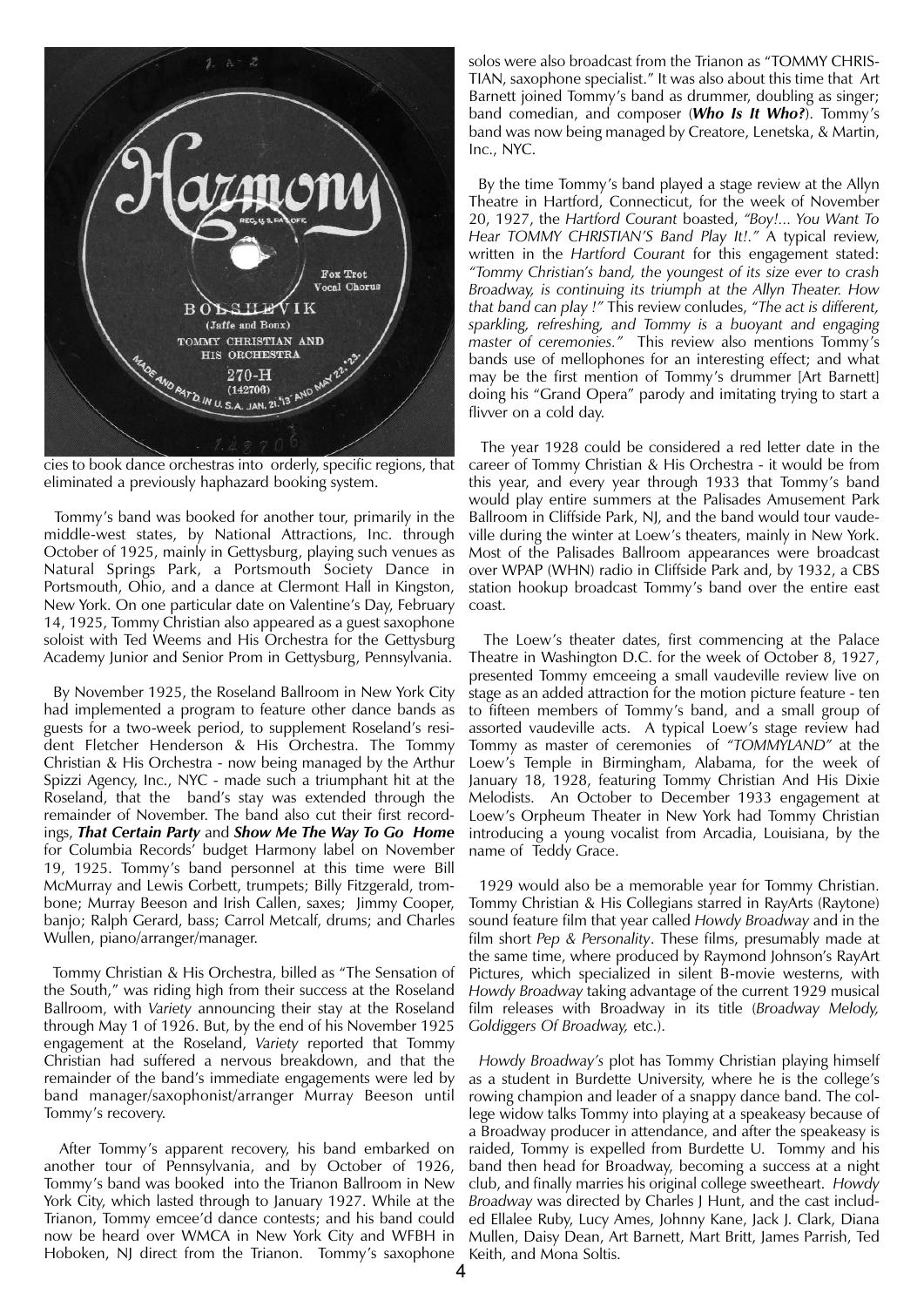Of the two tunes that were published (Shapiro, Bernstein, & Co.) from *Howdy Broadway*, *Atta Boy Old Pal! Old Sock! Old Kid! Old Thing! Old Gold! Old Baby!*, was written by Billy Moll and Tommy Christian, and *I Want You To Know I Love You*, was written by Art Terker and Tommy Christian. The rest of the tunes featured in *Howdy Broadway* were Y*oure Gonna Be Blue*, *Gazoozalum Gazoo*, by Val Trainor and Tommy Christian, *Sophomore Strut*, *Gypsy Love*, and the title tune *Howdy Broadway*. West Coast bandleader Tom Gerun recorded a fine, hit version of *Atta Boy Old Pal! Old Sock! Old Kid! Old Thing Old Gold! Old Baby!* in Los Angeles on February 3, 1930, issued on Brunswick 4755.

Although RayArt Pictures was based in Los Angeles, California, both *Howdy Broadway* and *Pep & Personality* were filmed at the Metropolitan Studios in Fort Lee, New Jersey, during Tommy's stint at the Palisades Amusement Park Ballroom. *Howdy Broadway* made its debut on October 16, 1929, and *Variety* reported that the film would play various movie theaters, starting in St. Louis, accompanied by Tommy Christian and his Orchestra live on stage. *Howdy Broadway* is probably the most obscure musical in movie history, and there is only one known print of this film.

Tommy's two-reel band short, *Pep & Personality*, has Tommy introducing four musical numbers, and leading his band on a dressed stage. Of the four numbers, *Who Is It Who* and *Tommy Christian Stomp* are the two hot tunes which really show off Tommy's band at its best, even better than his 78rpm Harmony sides. The other two numbers are, *The One In The World*, sung by Mart Britt, and the *Grand Opera Parody*, as performed by drummer Art Barnett.

*Pep & Personality*, as reported by *Variety*, was instrumental in getting Tommy Christian & His Orchestra an engagement at the Mounds Country Club in East St. Louis, Illinois from September 21, 1929 through January 3,1930. The Mounds Country Club was a swanky night club and gambling casino that was opened by the notorious St. Louis gangster William Patrick "Bow Wow" McQuillan on April 6, 1929. Tommy's own composition *Gunnar Jim* was a featured tune with his band at The Mounds Country Club as well as Tommy's radio broadcasts on KMOX (St. Louis) from the Mounds.

After a January through early February run at the Gibson Hotel in Cinncinati, Ohio, Tommy's band became the resident orchestra for the Paramount Grill at the Paramount Hotel in New York City from March 31 through June 24, 1930. During this engagement they were to be heard over WABC. During the run at the Paramount Grill, Tommy's band appeared at the Imperial Theatre in New York for the midnight benefit show *Give A Job for Aid Broun*. It was also during the Paramount Grill engagement that Tommy and pianist Blaine Stone composed the tune, *Along The Highway Of Love*. This tune was no doubt featured by Tommy's band at the Paramount Grill, but it was also featured in the 1930 Warner Brothers film *Office Wife* starring Joan Blondell. Unfortunately, *Along The Highway Of Love* wasn't recorded by Tommy's band, but it was recorded by Johnny Walkup's Orchestra, which was issued on Champion 16108 and Gennett 7300.

Tommy Christian's band personnel during the 1929/1930 period were Phil and Ted Fischer, trumpet; Art Manners, Harold Lawson, James DeAngeles, clarinet/sax; Victor Deangelis, accordion ; Paul Close and Mart Britt (vocal), banjo; Carl Pickel and Blaine Stone, pianos; Harry Rich, bass; and Art Barnett, drum/vocals/comedy routines.

Adrian Tei, first saxophonist/vocalist with Tommy's band during the 1930/1931 years, recalled that Tommy's band personnel at that time included Phil and Ted Fischer trumpets; Bill Robertson, trombone; Ezelle "Easy" Watson and Jackie Martin, saxes; Fred Tupper, violin/sax; Mart Britt, banjo/vocal; Herb Lessner, bass; Buck Kelly, drums; and Webster "Webby" Gillen, pianist/ arranger. Adrian also recalled that ...*"Tommy Christian's band wasnt big..., and...the work was hard and the pay was bad..."* On one occasion, Adrian recalled that Tommy had turned to him to write a distinctive theme song for his band's broadcasts from the Palisades Amusement Park Ballroom. This resulted in the theme song sounding like Dracula! Adrian commented that, "It was a bitch for me on lead clarinet. If he [Tommy] had lasted, he would have found it tough to replace me on that theme."

Adrian said that the last time he saw Tommy Christian, who was drinking with some friends, was for only one minute, on



*Tommy Christian & His Orchestra, c. 1926. Author's Collection.*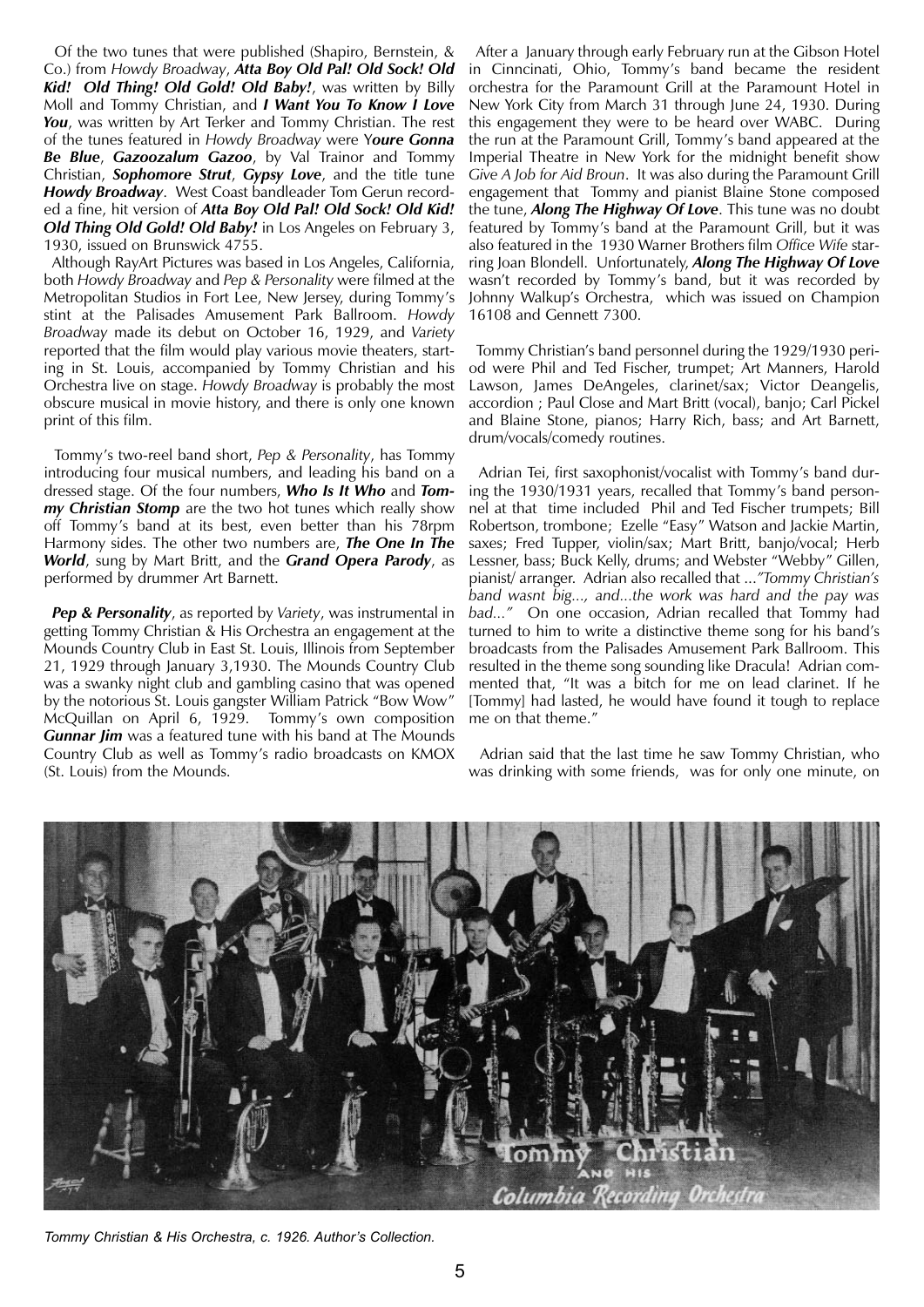

Broadway in 1935 where ...he smiled and had a missing tooth! It could be surmised that this statement gave rise to the rumors in record collector circles that Tommy Christian had died a homeless derilict in New York City in the 1950's or 1960's. Ad rian Tei passed away in Valley Stream New York on May 31, 2004 at age 94.

After his band's 1928-1933 run at the Palisades Ballroom (the Palisades Ballroom was under new management by 1934, and the May 14, 1934 issue of *Billboard* announced that Julie Wintz would be Musical Director of the Silver Anniversary Band for the 25th anniversary of the ballroom) and Loew's theaters, Tommy Christian's orchestra provided dance music for the night club review *"Flashes of 1934"*, which played at the Silver Gardens in Cinncinati, Ohio from De cember 24, 1933 through to January 31, 1934. *"Flashes of 1934"* then played the Saravin Cafe in Buffalo, New York through February of 1934. Tommy's band itinerary finished out 1934 with a floor show at Soden's Grove Pavillion in Emporia, Kansas; the Trocadero Ballroom in Denver, Colorado, the Warnoco Ballroom in Greeley, Colorado, Capital Beach Park, and the Marigold Club in Lincoln, Nebraska.

Tommy's band played a series of band dates in 1935 ,including a Louisville engagement, where Tommy was presented with the Honorary Order of the Kentucky Colonels by Governor Ruby Lafoon on January 23. After that, Tommy's band itinerary, featuring vocalist Blanche Rochelle, finished out 1935 with appearances at the Trianon Ballroom in Cleveland, Ohio, Chilowee Park near Knoxville, Tennessee, the Coliseum Ballroom in Ceres, New York, and Enna Jettick Park in Auburn, New York, before the band's apparent break-up.

Federation of Musicians Local 148-462, Atlanta, Karl E. Bevins, Tommy became a sideman for the Atlanta-based Harry Hearn band. Karl recalls, around 1935 or 1936, that he was one of the musicians who replaced Tommy, and some other band members, that left the Harry Hearn band at short notice, *"...for some Florida outfit."* Prior to this, Karl had been a member of the Georgia Tech Campus Band. Karl also recalled that, *"...I met him* [Tommy] *casually a few times,"* and that *"...he was well thought of by his fellow musicians in Atlanta."*

In the latter part of 1936, Tommy became a studio musician for various movie studios in and around Hollywood, California. Although it is not known exactly why Tommy made this move, the position of a Hollywood studio musician was considered a very prestigious and highly-coveted job at that time. Just as the exact reasons for Tommy becoming a Hollywood studio musician is unknown, the same could be said for his reasons for leaving the comparable security of film studio work to reorganize his band. It could be speculated that Tommy's leaving movie studio work may have had something to do with AFM Hollywood Local 47's rule that out-of-state musicians could not obtain full time work until after one year of joining Local 47. This was to pacify the local Californian musicians, who felt they had priority for studio band jobs over the out-of-state musicians. There was also favoritism shown toward local musicians by Local 47's contractractors.

For whatever reason Tommy left studio work, a blurb appeared in the March 6, 1937 issue of *Billboard* stating: *"TOMMY CHRISTIAN, on the Coast for some time doing picture work, has reorganized his orchestra, and goes under the Rockwell-O'Keefe banner."* From available information, it appears that Tommy's new band was booked in Ohio at least through June of 1938, and that they featured the popular 1937 tune *Vienna Dreams*, by Irving Ceasar and Dr. Rudolf Siecynski. The original sheet music of this tune features a headshot of Tommy on the cover; and copies turn up on eBay quite frequently. Although he is listed as saxophonist in the AFM Directory of Musicians of Greater New York (Local 802) for 1939 and 1940, it is not known if Tommy was doing any bandleading, or whether he was working as a sideman. Tommy no longer appears in the above-mentioned New York Local 802 directory after 1940.

In 1941 and 1942, Tommy organized Tommy Christian & His Dixielanders, with himself as Musical Director. This was a small group that Tommy put together to provide music for a series of musical reviews that toured movie houses in Anniston, Alabama, Lumberton, North Carolina, and perhaps in other cities in the southern states . These reviews, such as the *"Chicago Follies," "Glorified Girls," "Follies Of the Day,"* and the *"Keep Smiling Review,"* provided the movie theater patrons with a live stage show before the main movie feature, just like the vaudeville reviews Tommy and his band did for the Loew's theaters in the 1920s. It was probably around the early part of 1942 that Tommy was either drafted or enlisted in the U.S. Army , where he ultimately attained the rank of Sergeant during WWII.

After Tommy's one year stint in the U.S. Army, little is known of his life, or his musical activity, after WWII. By the late 1940's, Tommy became a resident of Greenville, South Carolina with fourth wife Reba E. Christian. There is a possibility that he could have had a small group that played at the Cotton Club Restaurant on Wade Hampton Avenue in Greenville, but this has not been confirmed.

According to clarinetist and former President of American six-month illness, at his home on 204 N. Laurens Street in

Tommy Christian died on June 18, 1951, aged just 49, after a